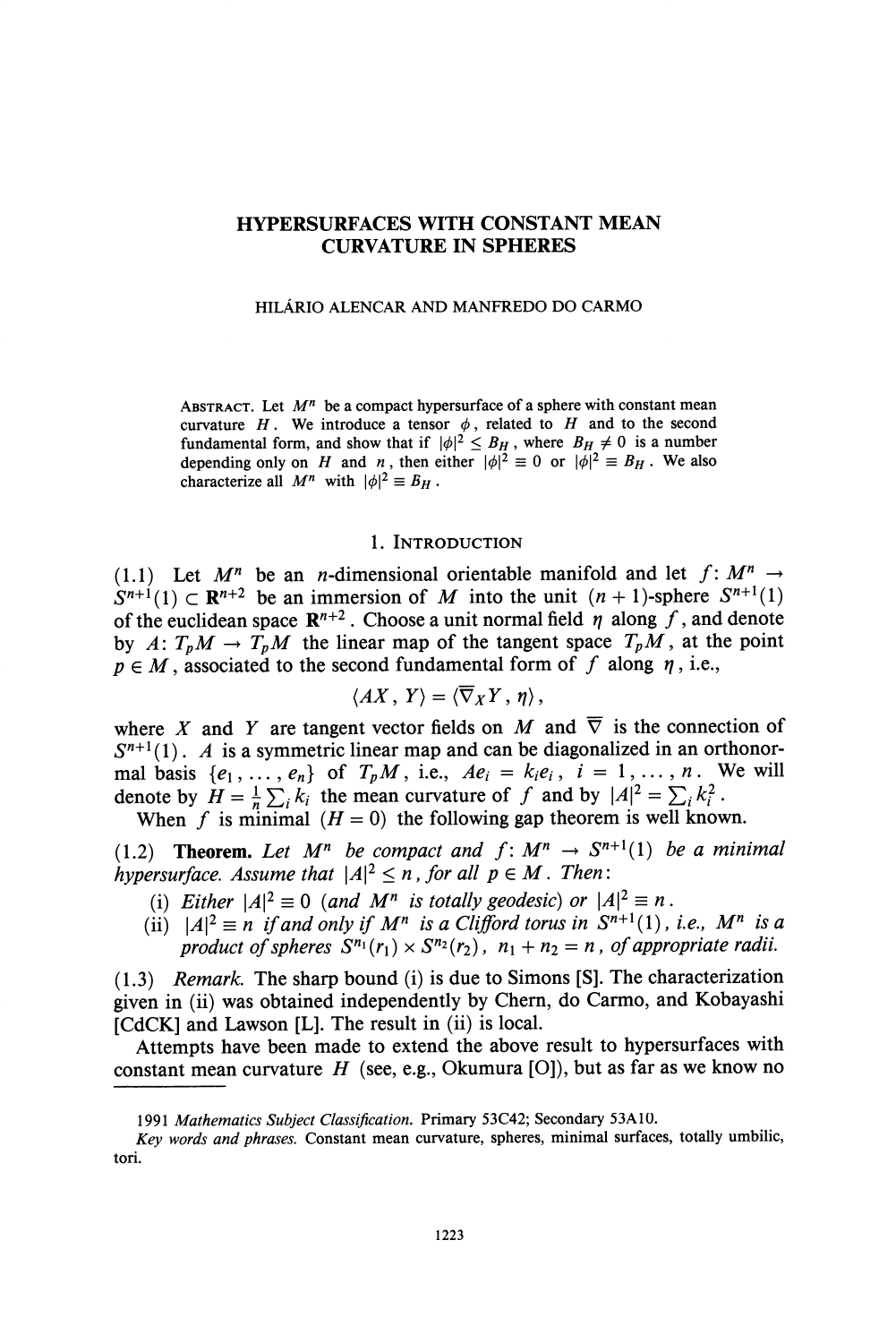**sharp bound has yet been found. The purpose of this paper is to describe such a sharp bound and characterize the hypersurfaces that appear when the bound is reached.** 

For that, it is convenient to define a linear map  $\phi: T_pM \to T_pM$  by

$$
\langle \phi X, Y \rangle = H \langle X, Y \rangle - \langle A X, Y \rangle.
$$

It is easily checked that trace  $\phi = 0$  and that

$$
|\phi|^2 = \frac{1}{2n} \sum_{i,j} (k_i - k_j)^2, \qquad i, j = 1, \ldots, n,
$$

so that  $|\phi|^2 = 0$  if and only if M is totally umbilic.

It turns out that  $\phi$  is the natural object to use when extending the above **theorem to constant mean curvature. In fact, Theorem 1.5 below can be proved.** 

We need some notation. An  $H(r)$ -torus in  $S^{n+1}(1)$  is obtained by considering the standard immersions  $S^{n-1}(r) \subset \mathbb{R}^n$ ,  $S^1(\sqrt{1-r^2}) \subset \mathbb{R}^2$ ,  $0 < r < 1$ , **where the value within the parentheses denotes the radius of the corresponding sphere, and taking the product immersion**  $S^{n-1}(r) \times S^1(\sqrt{1-r^2}) \hookrightarrow \mathbb{R}^n \times \mathbb{R}^2$ **.** By the choices made, the  $H(r)$ -torus turns out to be contained in  $S^{n+1}(1)$  and **has principal curvatures given, in some orientation, by** 

(1.4) 
$$
k_1 = \cdots = k_{n-1} = \frac{\sqrt{1-r^2}}{r}, \qquad k_n = -\frac{r}{\sqrt{1-r^2}},
$$

**or the symmetric of these values for the opposite orientation.** 

Let  $M^n$  be compact and orientable, and let  $f: M^n \to S^{n+1}(1)$  have constant **mean curvature H; choose an orientation for M such that**  $H > 0$ **. For each H, set** 

$$
P_H(x) = x^2 + \frac{n(n-2)}{\sqrt{n(n-1)}}Hx - n(H^2 + 1),
$$

and let  $B_H$  be the square of the positive root of  $P_H(x) = 0$ . Notice that for  $H=0$ ,  $B_0=n$ .

(1.5) **Theorem.** Assume that  $|\phi|^2 \leq B_H$  for all  $p \in M$ . Then:

- (i) Either  $|\phi|^2 \equiv 0$  (and M is totally umbilic) or  $|\phi|^2 \equiv B_H$ .
- (ii)  $|\phi|^2 \equiv B_H$  *if and only if:* 
	- (a)  $H = 0$  and  $M^n$  is a Clifford torus in  $S^{n+1}(1)$ .
	- **(b)**  $H \neq 0$ ,  $n \geq 3$ , and  $M^n$  is an  $H(r)$ -torus with  $r^2 < \frac{n-1}{n}$
	- **(c)**  $H \neq 0$ ,  $n = 2$ , and  $M^n$  is an  $H(r)$ -torus with  $r^2 \neq \frac{n-1}{n}$ .

**(1.6) Remark. As it will be seen in the proof, part (ii) of Theorem (1.5) is again a local result.** 

**(1.7) Remark. It is an interesting fact that not all H(r)-tori appear in the equality case for**  $n \geq 3$ **, but only those for which**  $r^2 < (n-1)/n$  **(it can be** checked that if we orient those  $H(r)$ -tori for which  $r^2 > (n-1)/n$  in such a way that  $H \ge 0$ , then  $|\phi|^2 > B_H$ ). This has to do with the fact that the term which contains H in the equation  $P_H(x) = 0$  vanishes when  $n = 2$ . Thus, if  $H \neq 0$ , the equation defining  $B_H$  is invariant by a change of orientation if and **only if**  $n = 2$ .

**1224**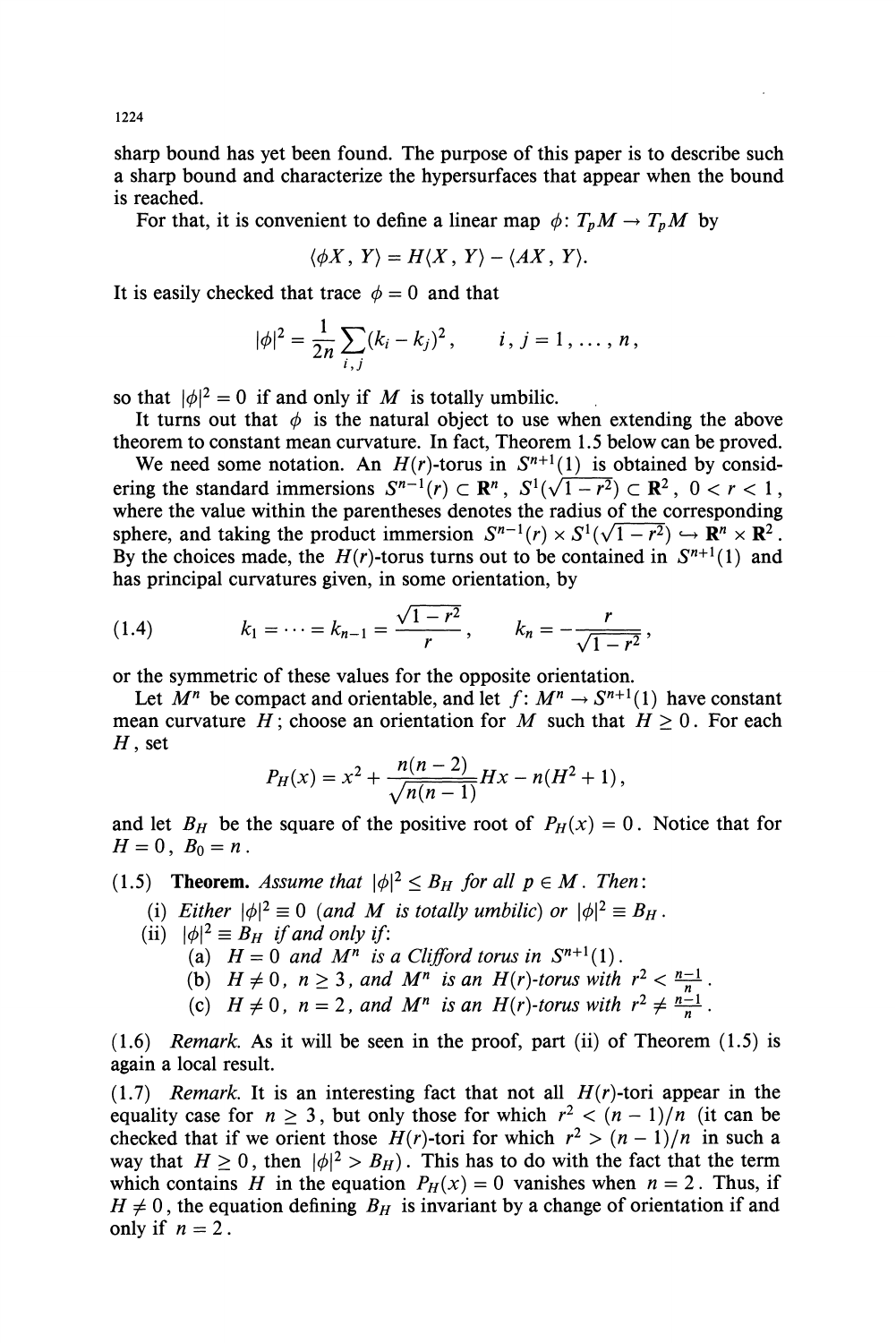**(1.8) Remark. In the minimal case, Theorem (1.2) can be extended to higher codimensions (see [CdCK]). In her doctoral dissertation of IMPA, Walcy Santos has also been able to extend Theorem (1.5) to higher codimensions (for the precise statement in this case, see [Sa]).** 

## **2. PROOF OF THEOREM (1.5)**

(2.1) We first compute the Laplacian  $\Delta\phi$  of  $\phi$ . We first observe that given **a Riemannian manifold M and a symmetric linear map on the tangent spaces of M that satisfy formally the Codazzi equation, Cheng and Yau [CY] have**  already computed such a Laplacian. This turns out to be the case for  $\phi$ , and **the result of [CY] in our context can be described as follows.** 

Let  $\{e_1, \ldots, e_n\}$  be an orthonormal frame which diagonalizes  $\phi$  at each point of M, i.e.,  $\phi e_i = \mu_i e_i$ , and let  $\nabla$  be the induced connection on M. **Then [CY, p. 198]** 

(2.2) 
$$
\frac{1}{2}\Delta |\phi|^2 = |\nabla \phi|^2 + \sum_i \mu_i (tr\phi)_{ii} + \frac{1}{2}\sum_{i,j} R_{ijij} (\mu_i - \mu_j)^2,
$$

where  $R_{ijij}$  is the sectional curvature of the plane  $\{e_i, e_j\}$ .

**We first compute the last term on the right-hand side of (2.2). By the defini**tion of  $\phi$ ,  $\mu_i = H - k_i$  and, by Gauss's formula,

$$
R_{ijij} = 1 + k_i k_j = 1 + \mu_i \mu_j - H(\mu_i + \mu_j) + H^2.
$$

**We now use a result of Nomizu and Smyth [NS, p. 372] which implies, since**   $tr\phi = 0$ , that

$$
\frac{1}{2}\sum_{i,j}(1+\mu_i\mu_j)(\mu_i-\mu_j)^2=n\sum_i\mu_i^2-\left(\sum_i\mu_i^2\right)^2.
$$

**Therefore, since**  $\sum_{i,j}(\mu_i - \mu_j)^2 = 2n|\phi|^2$ , we obtain **(2.3)** 

$$
\frac{1}{2} \sum_{i,j} R_{ijij} (\mu_i - \mu_j)^2 = n \sum_i \mu_i^2 - \left(\sum_i \mu_i^2\right)^2
$$
  
 
$$
- \frac{H}{2} \sum_{i,j} (\mu_i + \mu_j) (\mu_i - \mu_j)^2 + \frac{H^2}{2} \sum_{i,j} (\mu_i - \mu_j)^2
$$
  
 
$$
= n|\phi|^2 - |\phi|^4 + nH^2|\phi|^2 - \frac{H}{2} \sum_{i,j} (\mu_i + \mu_j) (\mu_i - \mu_j)^2.
$$

On the other hand, since  $\sum_i \mu_i = 0$ , it is easily checked that

(2.4) 
$$
\frac{1}{2}\sum_{i,j}(\mu_i+\mu_j)(\mu_i-\mu_j)^2=n\sum_i\mu_i^3.
$$

**It follows from (2.3) and (2.4) that (2.2) can be written as** 

(2.5) 
$$
\frac{1}{2}\Delta |\phi|^2 = |\nabla \phi|^2 - |\phi|^4 + n|\phi|^2 + nH^2|\phi|^2 - nH \sum_i \mu_i^3.
$$

We want to estimate  $\sum_i \mu_i^3$ . For that, we use the following lemma, the **inequality case of which is stated in Okumura [0].**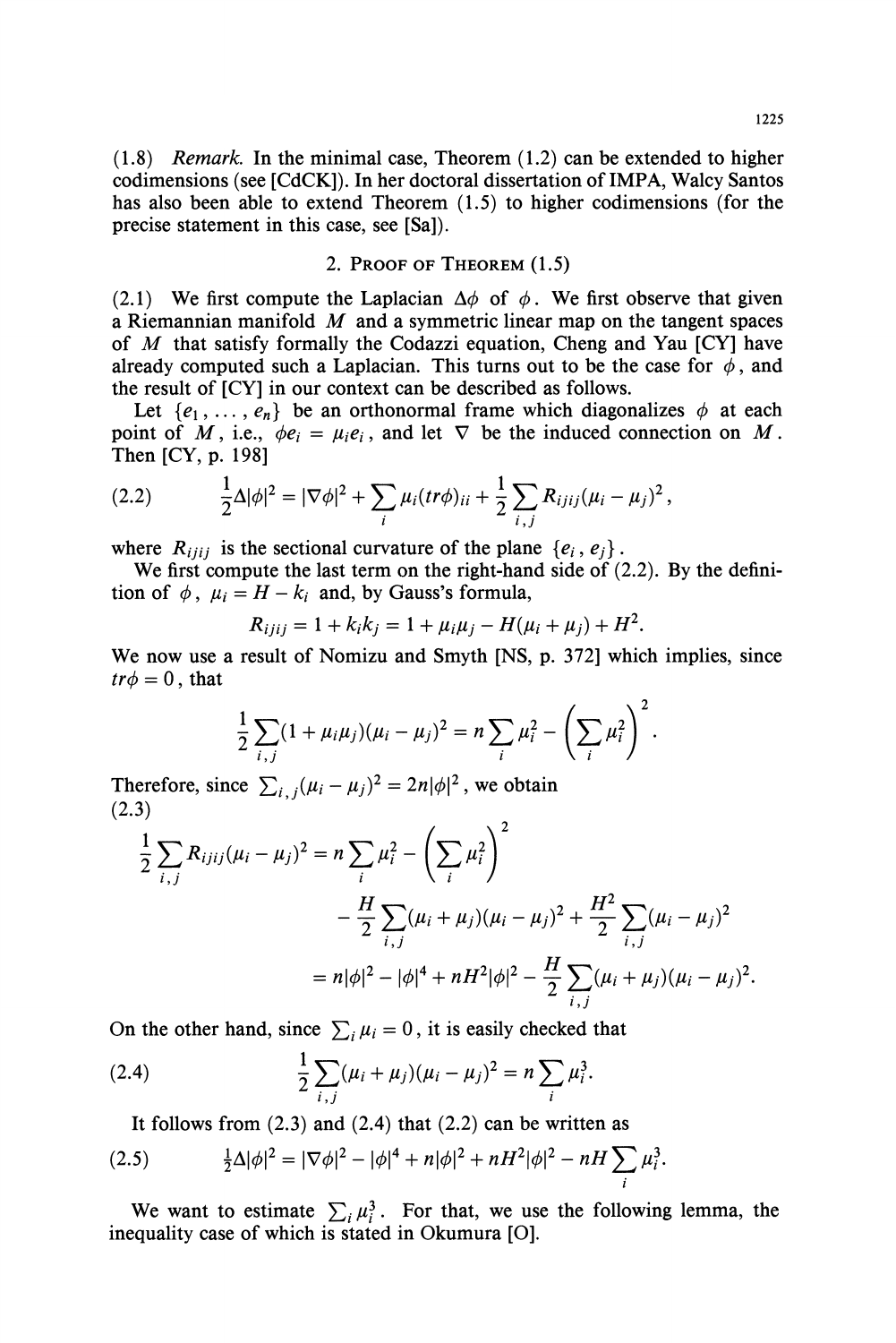(2.6) **Lemma.** Let  $\mu_i$ ,  $i = 1, \ldots, n$ , be real numbers such that  $\sum_i \mu_i = 0$  and  $\sum_i \mu_i^2 = \beta^2$ , where  $\beta = \text{const} \geq 0$ . Then

$$
-\frac{n-2}{\sqrt{n(n-1)}}\beta^3 \le \sum_i \mu_i^3 \le \frac{n-2}{\sqrt{n(n-1)}}\beta^3,
$$

and equality holds in the right-hand (left-hand) side if and only if  $(n - 1)$  of the  $\mu_i$ 's are nonpositive and equal  $((n - 1)$  of the  $\mu_i$ 's are nonnegative and equal). *Proof of the lemma*. We can assume that  $\beta > 0$ , and use the method of La**grange's multipliers to find the critical points of**  $g = \sum_i \mu_i^3$  **subject to the** conditions:  $\sum_i \mu_i = 0$ ,  $\sum_i \mu_i^2 = \beta^2$ . It follows that the critical points are given by the values of  $\mu_i$  that satisfy the quadratic equation

$$
\mu_i^2 - \lambda \mu_i - \alpha = 0, \qquad i = 1, \ldots, n.
$$

**Therefore, after reenumeration if necessary, the critical points are given by:** 

 $\mu_1 = \mu_2 = \cdots = \mu_p = a > 0,$   $\mu_{p+1} = \mu_{p+2} = \cdots = \mu_n = -b < 0.$ 

**Since, at the critical points,** 

$$
\beta^{2} = \sum_{i} \mu_{i}^{2} = pa^{2} + (n - p)b^{2},
$$
  
\n
$$
0 = \sum_{i} \mu_{i} = pa - (n - p)b,
$$
  
\n
$$
g = \sum_{i} \mu_{i}^{3} = pa^{3} - (n - p)b^{3},
$$

**we conclude that** 

$$
a^2 = \frac{n-p}{pn}\beta^2, \qquad b^2 = \frac{p}{(n-p)n}\beta^2, \qquad g = \left(\frac{n-p}{n}a - \frac{p}{n}b\right)\beta^2.
$$

It follows that g decreases when  $p$  increases. Hence  $g$  reaches a maximum when  $p = 1$ , and the maximum of  $g$  is given by

$$
a3 - (n - 1)b3 = ((n - 1)b)3 - (n - 1)b3 = (n - 2)n(n - 1)b2b
$$

$$
= \frac{n - 2}{\sqrt{n(n - 1)}}\beta3.
$$

**Since g is symmetric, this proves the lemma.** 

**(2.7) Remark. For later use, it is convenient to observe from the proof that**  the equality holds in the right-hand side if and only if  $(n - 1)$   $\mu_i$ 's are of the **form**  $-b = -(1/n(n-1))^{1/2}\beta$  and the remaining one is  $a = ((n-1)/n)^{1/2}\beta$ .

**(2.8) We return to the proof of Theorem (1.5). By using Lemma (2.6) in (2.5), we obtain** 

$$
\frac{1}{2}\Delta|\phi|^2 \ge |\nabla\phi|^2 - |\phi|^4 + n(H^2 + 1)|\phi|^2 - \frac{n(n-2)}{\sqrt{n(n-1)}}H|\phi|^3
$$
  
=  $|\nabla\phi|^2 + |\phi|^2 \left( -|\phi|^2 - \frac{n(n-2)}{\sqrt{n(n-1)}}H|\phi| + n(H^2 + 1) \right).$ 

**1226**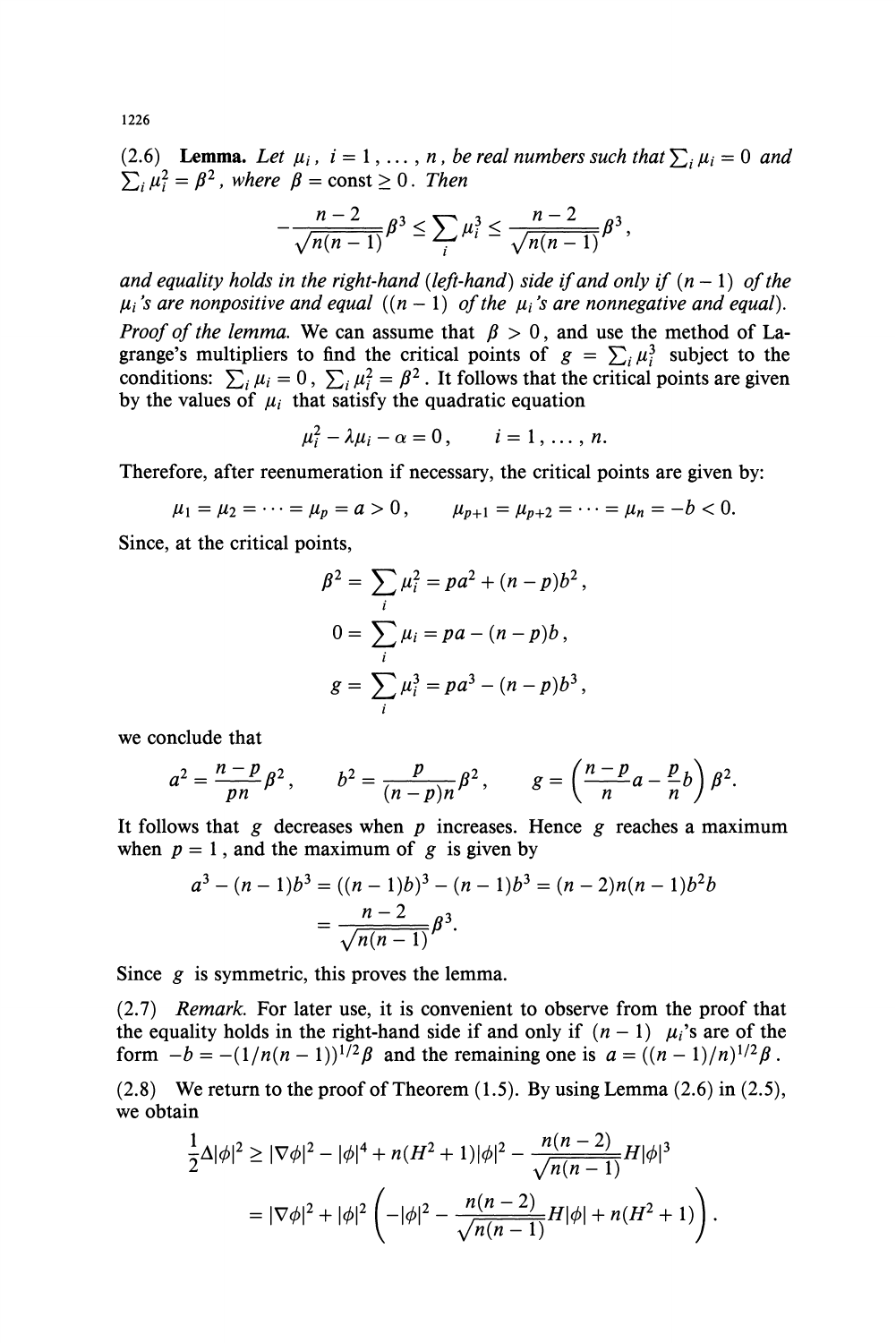**Integrating both sides of the above inequality, using Stokes' theorem and the hypothesis, we conclude that** 

$$
0 \geq \int_M |\nabla \phi|^2 + \int_M |\phi|^2 \left( -|\phi|^2 - \frac{n(n-2)}{\sqrt{(n(n-1))}} H|\phi| + n(H^2 + 1) \right) \geq 0.
$$

Thus  $|\nabla \phi|^2 \equiv 0$  and either  $|\phi|^2 \equiv 0$  or  $|\phi|^2 \equiv B_H$ . This proves part (i) of **Theorem (1.5).** 

We now consider part (ii). Notice first that if  $|\phi|^2 \equiv B_H$ , the right-hand side **of inequality (2.8) vanishes identically irrespective of the compactness of M. Since this is all that we will use, the remaining part of the argument is local.** 

If  $H = 0$ , the theorem reduces to Theorem (1.2) which gives (ii)(a).

If  $H \neq 0$ , we conclude that  $\nabla \phi = 0$  and that equality holds in the right**hand side of Lemma** (2.6). It follows that  $k_i$  = const and  $(n - 1)$  of the  $k_i$ 's **are equal (see, e.g., [CdCK, p. 67]). After reenumeration if necessary, we can assume that** 

$$
k_1 = k_2 = \cdots = k_{n-1}, \qquad k_1 \neq k_n, \ \ k_i = \text{const.}
$$

In this situation, if  $n \geq 3$ , a theorem of do Carmo and Dajczer  $[dCD, p. 701]$ implies that  $M^n$  is (contained in) a rotation hypersurfaces of  $S^{n+1}(1)$  obtained by rotating a curve of constant curvature. It follows that  $M^n$  is an  $H(r)$ -torus.

To identify which  $H(r)$ -tori do appear, we first observe that the equality case **of Lemma (2.6) gives (with the enumeration above):** 

$$
\mu_n = \sqrt{\frac{n-1}{n}} |\phi|, \qquad \mu_1 = \mu_2 = \cdots = \mu_{n-1} = -\sqrt{\frac{1}{n(n-1)}} |\phi|.
$$

**Thus** 

$$
k_n k_1 = \left(H - \sqrt{\frac{n-1}{n}}|\phi|\right)\left(H + \sqrt{\frac{1}{n(n-1)}}|\phi|\right),
$$

**hence, since**  $|\phi|^2 \equiv B_H$ ,

$$
nk_nk_1 = nH^2 - |\phi|^2 - \frac{n(n-2)}{\sqrt{n(n-1)}}H|\phi| = -n,
$$

that is,  $k_n k_1 = -1$ . On the other hand, from

$$
k_n = H - \mu_n = \frac{k_n + (n-1)k_1}{n} - \mu_n,
$$

**we conclude that** 

$$
(n-1)k_n - (n-1)k_1 = -n\mu_n,
$$

and, since  $\mu_n > 0$ , we obtain that  $k_n < k_1$ . Because  $k_n k_1 = -1$ , this implies that  $k_n < 0$ . It follows that the oriented  $H(r)$ -torus selected by the equality **case of Lemma (2.6) is given by (1.4). Since its mean curvature** 

$$
H = \frac{(n-1) - nr^2}{nr\sqrt{1 - r^2}}
$$

is positive, we must have  $r^2 < (n-1)/n$ . This completes the proof of case (b) **in (ii).**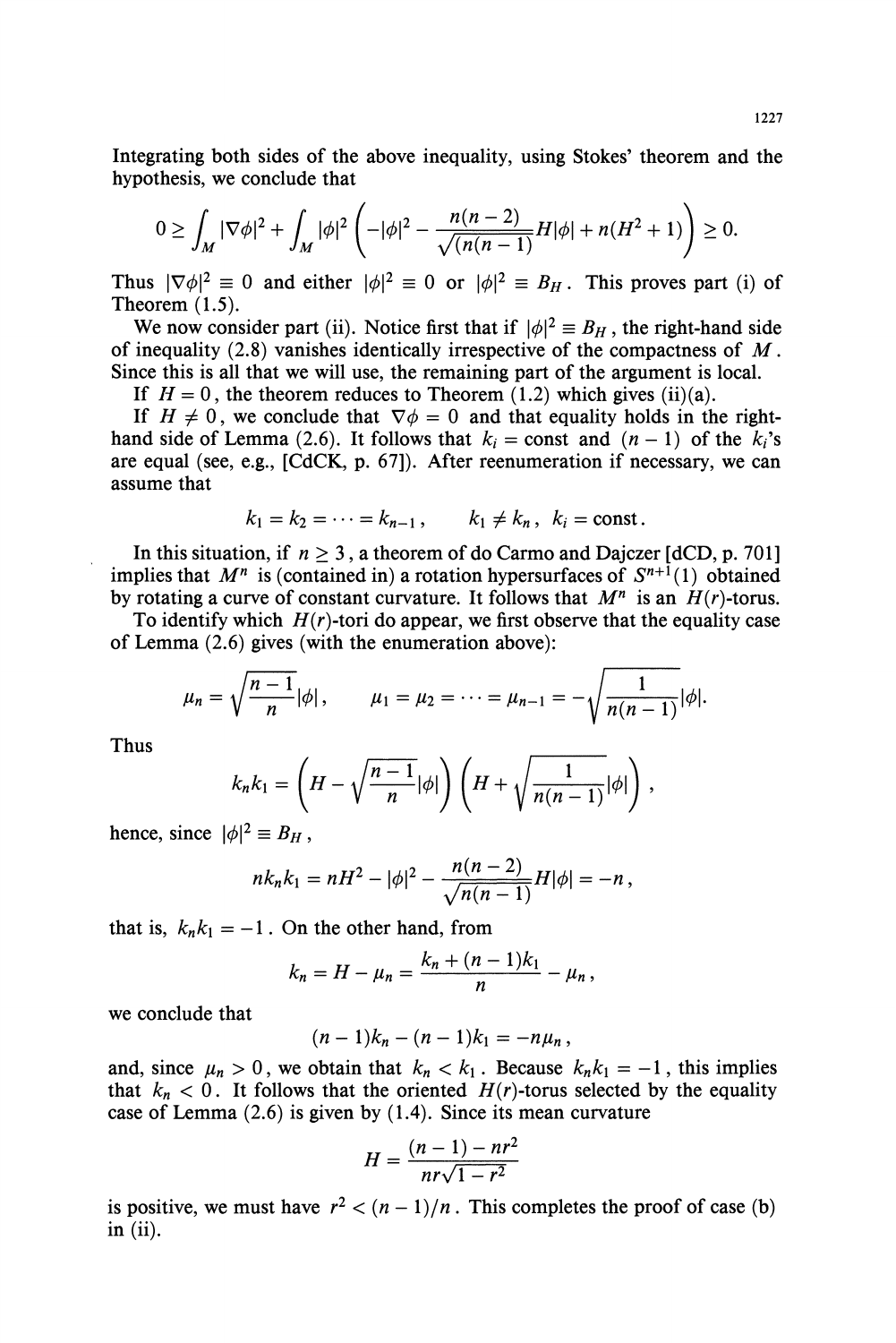**1228** 

To prove finally the case (ii)(c), we observe that  $M^2 \subset S^3(1)$  is an isoparametric surface in  $S^3(1)$  which is known to be either totally umbilic or an  $H(r)$ torus. Since  $|\phi|^2 \neq 0$ ,  $M^2$  is an  $H(r)$ -torus. By the above argument, we see that  $k_2k_1 = -1$ . Now, however, because the equality case of Lemma (2.6) gives no additional information, we can have both cases:  $k_2 > 0$ ,  $k_1 < 0$  and  $k_2 < 0$ ,  $k_1 > 0$ . Thus, the (positive) mean curvature can be either

$$
H = \frac{(n-1) - nr^2}{nr\sqrt{1 - r^2}} \quad \text{or} \quad H = \frac{nr^2 - (n-1)}{nr\sqrt{1 - r^2}}, \qquad n = 2,
$$

and all  $r^2 \neq \frac{n-1}{n}$  will occur. This concludes the proof of (ii)(c) and of the **theorem.** 

### **3. FURTHER REMARKS**

**(3.1) Theorem (1.5) raises the following question: Consider the set of hyper**surfaces of  $S^{n+1}(1)$  with  $H = \text{const}$  and  $|\phi| = \text{const}$ . Is the set of values of **101 discrete? For minimal hypersurfaces, this question was raised in [CdCK],**  and even in this simple case it was shown to be a hard question. For  $n = 3$ and  $H = 0$ , a significant contribution was given by Peng and Terng [PT] who showed that if  $3 < |\phi|^2 \le 6$ ,  $|\phi| = \text{const}$ , then  $|\phi|^2 = 6$  and  $M^3$  is a minimal *isoparametric hypersurface of*  $S<sup>4</sup>(1)$  with three distinct principal curvatures.

The result of Peng and Terng was extended to hypersurfaces of  $S^4(1)$  with **constant mean curvature H by Almeida and Brito [AB]. They proved that if**   $|\phi|^2$  = const and  $|\phi|^2 \leq 6 + 6H^2$ , then  $M^3$  is an isoparametric hypersurface **of**  $S^4(1)$  with constant mean curvature H; furthermore, if  $4 + 6H^2 \le |\phi|^2 \le$  $6 + 6H^2$ , then  $|\phi|^2 = 6 + 6H^2$  and  $M^3$  has three distinct principal curvatures.

The result of Almeida and Brito solves the above question for  $n = 3$  and  $|\phi|^2 \leq 6 + 6H^2$  and also throws some light on what happens to the  $H(r)$ -tori when  $H \neq 0$  and  $r^2 > \frac{2}{3}$ : they are all in the interval  $B_H < |\phi|^2 < 4 + 6H^2$  (cf. **Remark 1.7).** 

#### **ACKNOWLEDGMENT**

**We want to thank Walcy Santos for a critical reading and the referee for valuable suggestions.** 

### **REFERENCES**

- **[AB] S. de Almeida and F. Brito, Closed 3-dimensional hypersurfaces with constant mean curvature and constant scalar curvature, Duke Math. J. 61 (1990), 195-206.**
- **[dCD] M. do Carmo and M. Dajczer, Rotation hypersurfaces in spaces of constant curvature, Trans. Amer. Math. Soc. 277 (1983), 685-709.**
- **[CY] S. Y. Cheng and S. T. Yau, Hypersurfaces with constant scalar curvature, Math. Ann. 225 (1977), 195-204.**
- **[CdCK] S. S. Chern, M. do Carmo, and S. Kobayashi, Minimal submanifolds of a sphere with second fundamental form of constant length, Functional Analysis and Related Fields (F. Browder, ed.), Springer-Verlag, Berlin, 1970, pp. 59-75.**
- **[L] B. Lawson, Local rigidity theorems for minimal hypersurfaces, Ann. of Math. (2) 89 (1969), 187-197.**
- **[NS] K. Nomizu and B. Smyth, A formula of Simon's type and hypersurfaces with constant mean curvature, J. Differential Geom. 3 (1969), 367-377.**